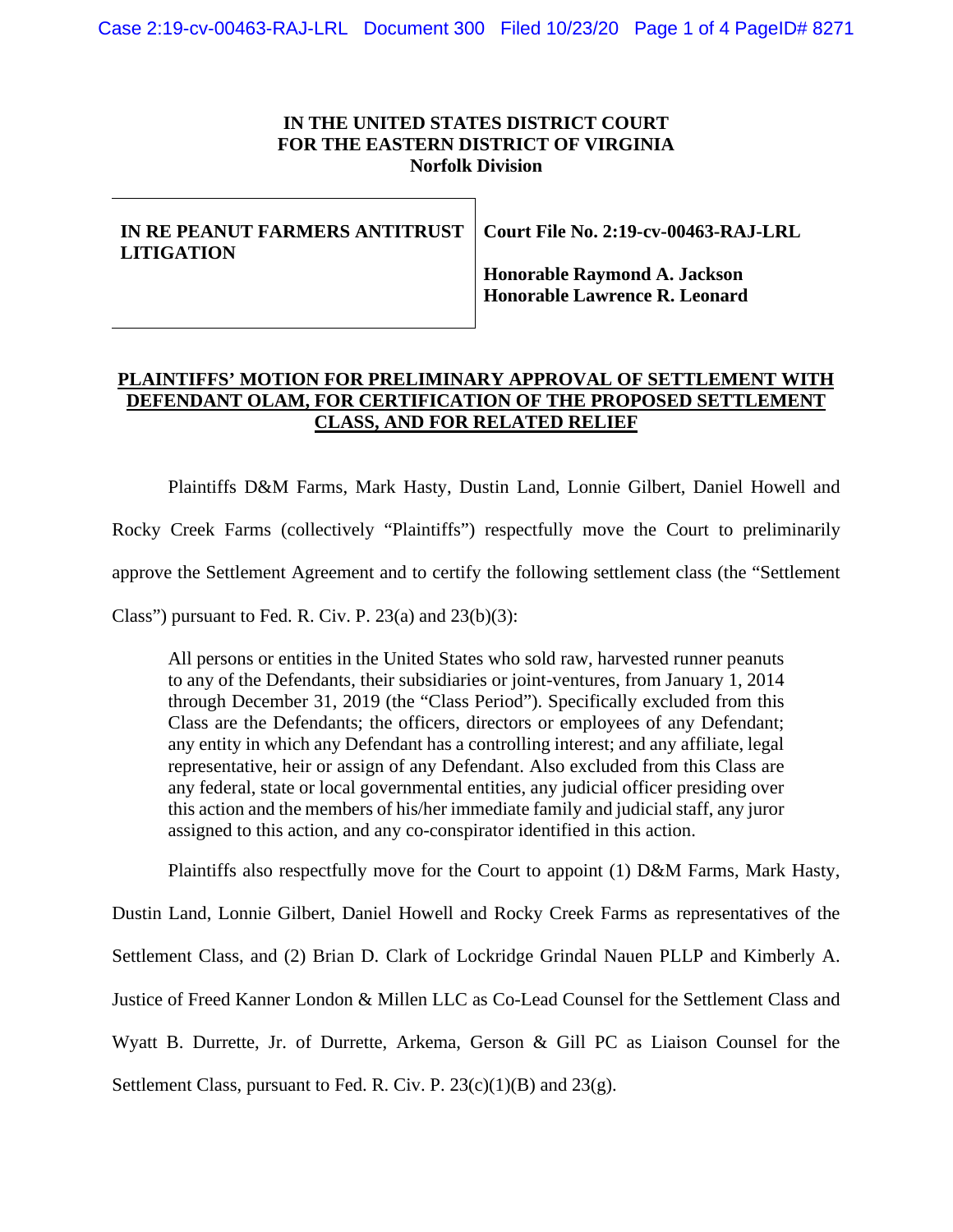In support of this motion, Plaintiffs submit herewith a: (1) Memorandum of Law in Support, (2) Declaration of Brian D. Clark and exhibits thereto, (3) Declaration of Steven Weisbrot and exhibits thereto, (4) Declaration of Robyn Griffin and exhibits thereto, and (5) proposed order.

Date: October 23, 2020 Respectfully submitted,

By */s/ Wyatt B. Durrette, Jr.* Wyatt B. Durrette, Jr., Esq. (VSB No. 04719) Kevin J. Funk, Esq. (VSB No. 65465) DURRETTE, ARKEMA, GERSON & GILL PC 1111 East Main Street, 16th Floor Richmond, Virginia 23219 Tel: (804) 775-6900 Fax: (804) 775-6911 wdurrette@dagglaw.com kfunk@dagglaw.com

W. Joseph Bruckner (MN No. 0147758) (admitted *pro hac vice*) Brian D. Clark (MN No. 00390069) (admitted *pro hac vice*) Simeon A. Morbey (MN 0391338) (admitted *pro hac vice*) Stephanie A. Chen (MN 0400032) (admitted *pro hac vice*) LOCKRIDGE GRINDAL NAUEN P.L.L.P. 100 Washington Avenue South, Suite 2200 Minneapolis, Minnesota 55401 Tel: (612) 339-6900 Fax: (612) 339-0981 wjbruckner@locklaw.com bdclark@locklaw.com samorbey@locklaw.com sachen@locklaw.com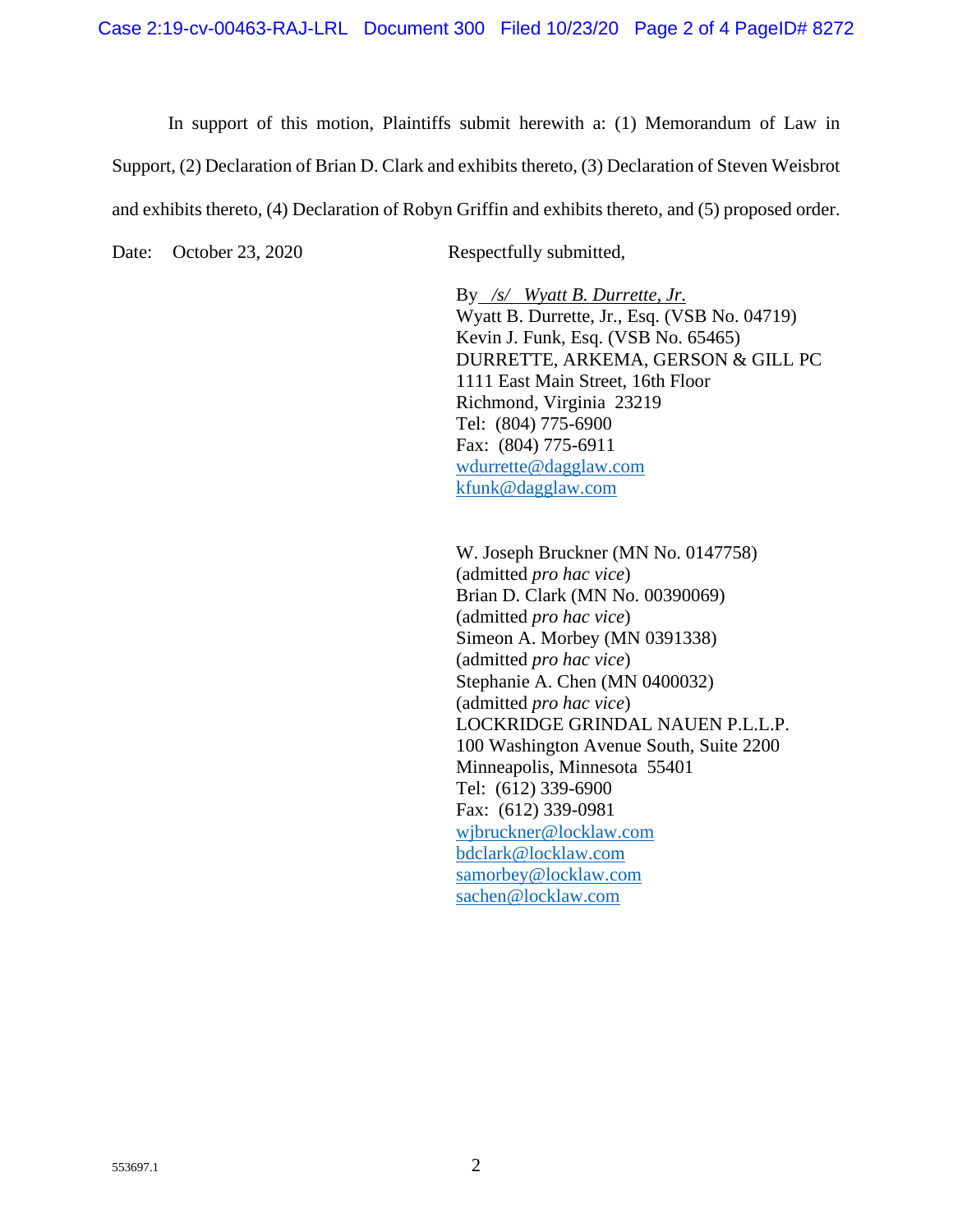Kimberly A. Justice (PA No. 85124) (admitted *pro hac vice*) Jonathan M. Jagher (PA No. 204721) (admitted *pro hac vice*) FREED KANNER LONDON & MILLEN LLC 923 Fayette Street Conshohocken, Pennsylvania 19428 Tel: (610) 234-6487 Fax: (224) 632-4521 kjustice@fklmlaw.com jjagher@fklmlaw.com

Douglas A. Millen (IL No. 6226978) (admitted *pro hac vice*) Michael E. Moskovitz (IL No. 6237728) (admitted *pro hac vice*) Robert J. Wozniak (IL No. 6288799) (admitted *pro hac vice*) Brian M. Hogan (IL No. 6286419) (admitted *pro hac vice*) FREED KANNER LONDON & MILLEN LLC 2201 Waukegan Road, #130 Bannockburn, Illinois 60015 Tel: (224) 632-4500 Fax: (224) 632-4521 dmillen@fklmlaw.com mmoskovitz@fklmlaw.com rwozniak@fklmlaw.com bhogan@fklmlaw.com

Jeffrey J. Corrigan (NY No. 2372654) (admitted *pro hac vice*) SPECTOR ROSEMAN & KODROFF, P.C. Two Commerce Square 2001 Marker Street, Suite 3420 Philadelphia, Pennsylvania 19103 Tel: (215) 496-0300 Fax: (215) 496-6611 jcorrigan@srkattorneys.com

*Counsel for Plaintiffs*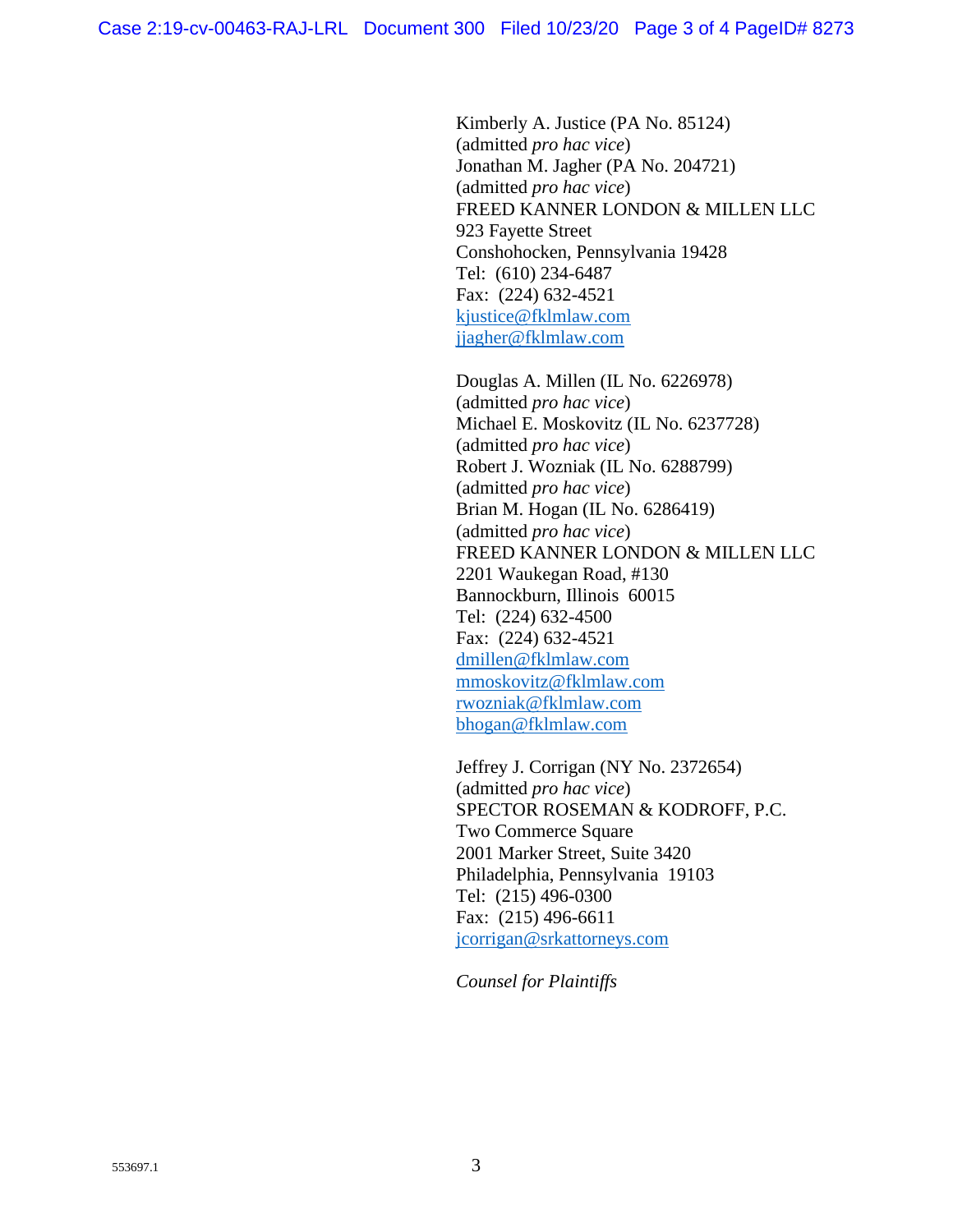## **CERTIFICATE OF SERVICE**

I hereby certify that on October 23, 2020, I electronically filed the foregoing with the Clerk of the Court using the CM/ECF system, which will automatically e-mail notification of such filing to all counsel of record.

To the best of my knowledge, there are no other attorneys or parties who require service by U.S. Mail.

> */s/ Wyatt B. Durrette, Jr.* Wyatt B. Durrette, Jr., Esquire (VSB No. 04719) DURRETTE, ARKEMA, GERSON & GILL PC 1111 East Main Street, 16th Floor Richmond, Virginia 23219 Tel: (804) 775-6900 Fax: (804) 775-6911 wdurrette@dagglaw.com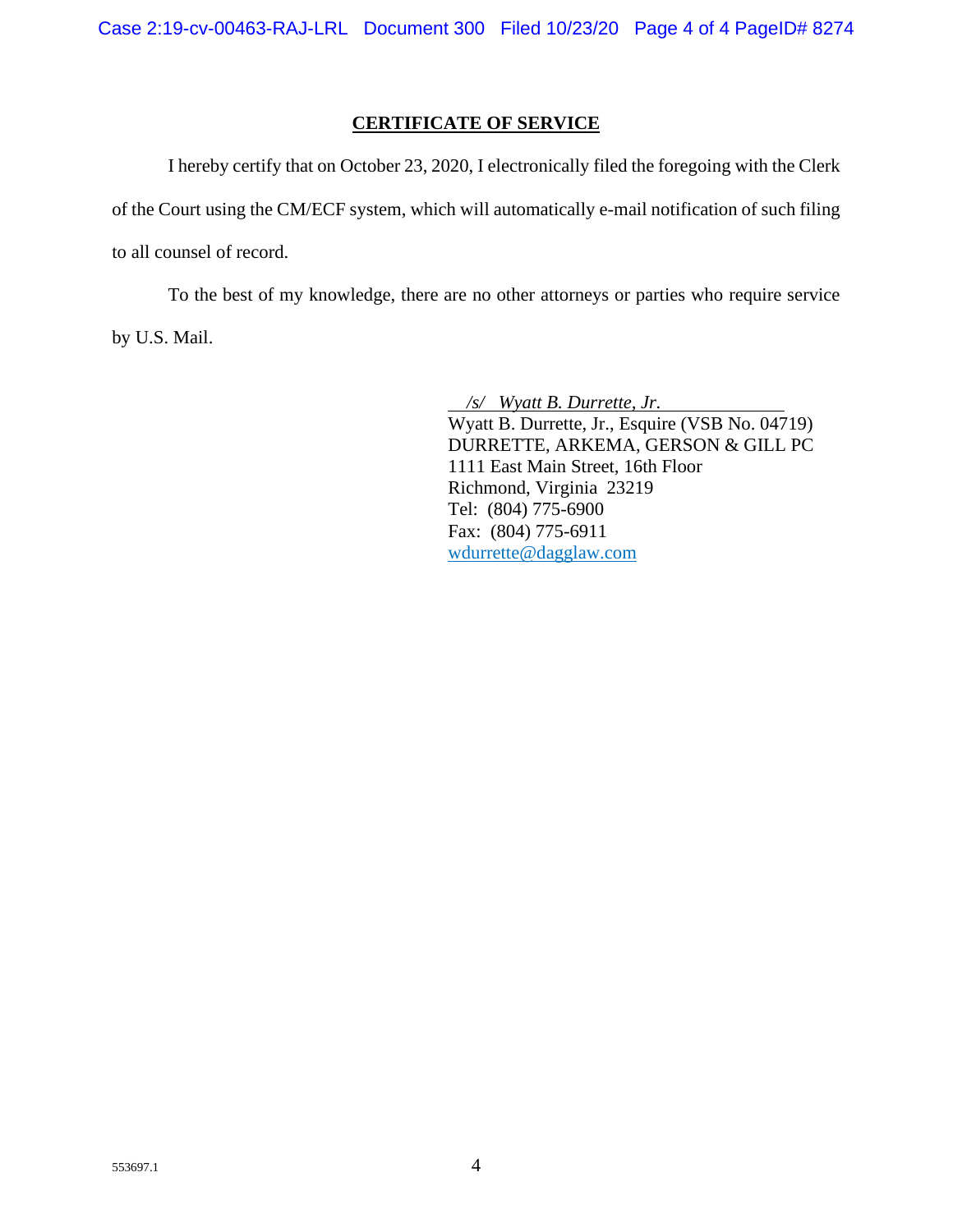### **UNITED STATES DISTRICT COURT FOR THE EASTERN DISTRICT OF VIRGINIA Norfolk Division**

IN RE PEANUT FARMERS ANTITRUST LITIGATION

Case No. 2:19-cv-00463

**Honorable Raymond A. Jackson Honorable Lawrence R. Leonard**

# **[PROPOSED] ORDER PRELIMINARILY APPROVING SETTLEMENT WITH DEFENDANT OLAM, CERTIFYING THE PROPOSED SETTLEMENT CLASS, AND RELATED RELIEF**

**THIS CAUSE** came before the Court on Plaintiffs' Motion for Preliminary Approval of Settlement with Defendant Olam, for Certification of the Proposed Settlement Class, and for Related Relief. Plaintiffs have reached a proposed settlement of their claims with Defendant Olam Peanut Shelling Company, Inc. ("Olam"). The Court, having reviewed the Motion, its accompanying memorandum, and the exhibits thereto, the Settlement Agreement, and the file, hereby:

### **ORDERS AND ADJUDGES:**

### Preliminary Approval of Settlement Agreement

1. This Court has jurisdiction over this action and each of the parties to the Settlement Agreement. Upon review of the record, the Court finds that the proposed Settlement Agreement, which was arrived at by arm's-length negotiations by highly experienced counsel, meets all factors under Rule 23(e)(2) and will likely be granted final approval by the Court, subject to further consideration at the Court's Fairness Hearing. The Court finds that the Settlement encompassed by the Settlement Agreement is preliminarily determined to be fair, reasonable, adequate, and in the best interests of the Class, raises no obvious reasons to doubt its fairness, and raises a reasonable basis for presuming that the Settlement and its terms satisfy the requirements of Federal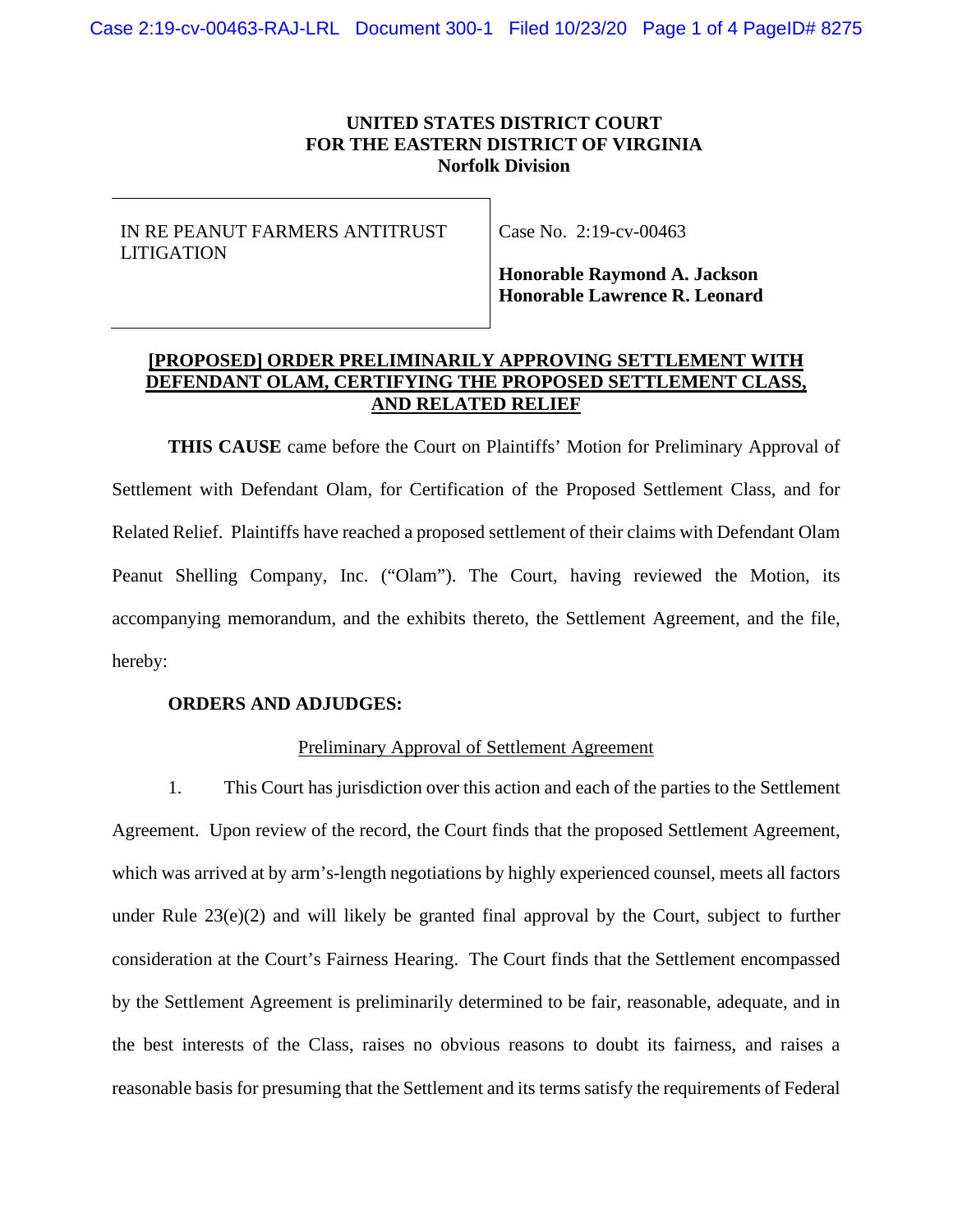Rules of Civil Procedure  $23(c)(2)$  and  $23(e)$  and due process so that Notice of the Settlement should be given.

## Class Certification

2. The Settlement Class meets the requirements of Rule 23(a) as well as the requirements of Rule  $23(b)(3)$ . As to the requirements of Rule  $23(a)$ , the Court expressly finds that (1) the Settlement Class certified herein numbers thousands of entities, and joinder of all such entities would be impracticable, (2) there are questions of law and fact common to the Settlement Class; (3) Plaintiffs' claims are typical of the claims of the Settlement Class they seek to represent for purposes of settlement; and (4) Plaintiffs are adequate representatives of the Settlement Class. As to the requirements of Rule 23(b)(3), the Court expressly finds that the questions of law and fact common to the Settlement Class predominate over any questions affecting any individual Class Member, and that a class action on behalf of the Settlement Class is superior to other available means of adjudicating this dispute.

3. This Court certifies a Settlement Class defined as:

All persons or entities in the United States who sold raw, harvested runner peanuts to any of the Defendants, their subsidiaries or joint-ventures, from January 1, 2014 through December 31, 2019 (the "Class Period"). Specifically excluded from this Class are the Defendants; the officers, directors or employees of any Defendant; any entity in which any Defendant has a controlling interest; and any affiliate, legal representative, heir or assign of any Defendant. Also excluded from this Class are any federal, state or local governmental entities, any judicial officer presiding over this action and the members of his/her immediate family and judicial staff, any juror assigned to this action, and any coconspirator identified in this action.

4. The Court appoints D&M Farms, Mark Hasty, Dustin Land, Lonnie Gilbert, Daniel

Howell and Rocky Creek Farms as representatives of the Settlement Class.

5. The Court appoints Brian D. Clark of Lockridge Grindal Nauen P.L.L.P. and

Kimberly A. Justice of Freed Kanner London & Millen LLC as Co-Lead Counsel for the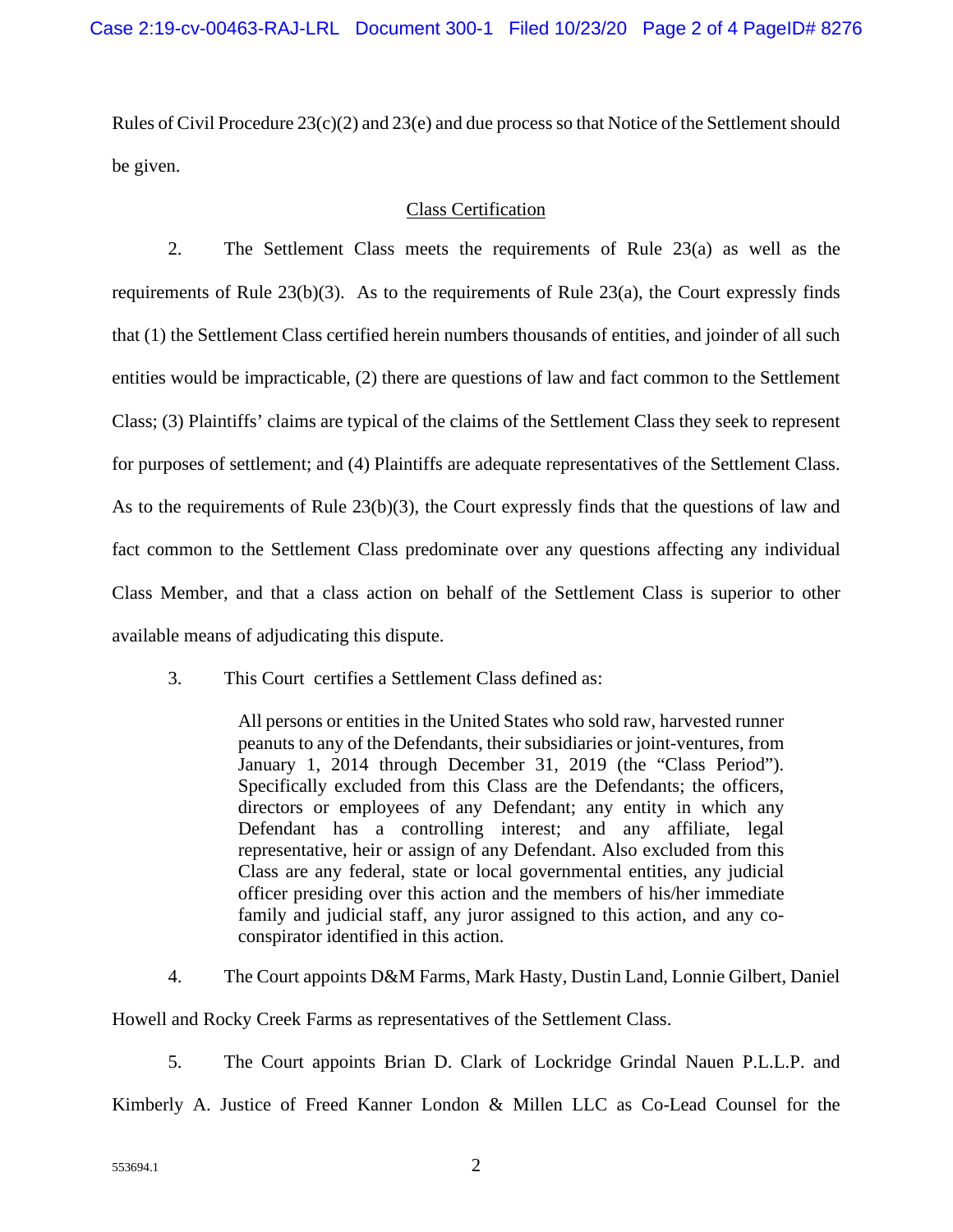Settlement Class and Wyatt B. Durrette, Jr. of Durrette, Arkema, Gerson & Gill PC as Liaison Counsel for the Settlement Class, pursuant to Fed. R. Civ. P.  $23(c)(1)(B)$  and  $23(g)$ .

6. The Court appoints Angeion Group ("Angeion") to serve as the notice and claims administrator for Plaintiffs in this case.

7. The Court appoints The Huntington National Bank ("Huntington") to serve as the escrow agent and provide escrow services in this case.

#### Class Notice and Fairness Hearing

8. Co-Lead Counsel for Plaintiffs shall submit for the Court's approval a Motion to Approve a Plan of Notice of Settlement for this and any other settlements at an appropriate time prior to moving for final approval of the Olam Settlement Agreement.

9. Co-Lead Counsel shall identify a date in consultation with the Court for the Final Approval Hearing concerning the Olam Settlement Agreement and any other Settlement Agreements included in the Plan of Notice.

#### Other Provisions

10. Terms used in this Order that are defined in the Settlement Agreement are, unless otherwise defined herein, used as defined in the Settlement Agreement.

11. In aid of the Court's jurisdiction to implement and enforce the proposed Settlement, as of the date of entry of this Order, Plaintiffs and all members of the Class shall be preliminarily enjoined from commencing or prosecuting any action or other proceeding against the Settling Defendant asserting any of the Claims released in Section II(B) of the Settlement Agreement pending final approval of the Settlement Agreement or until such time as this Court lifts such injunction by subsequent order.